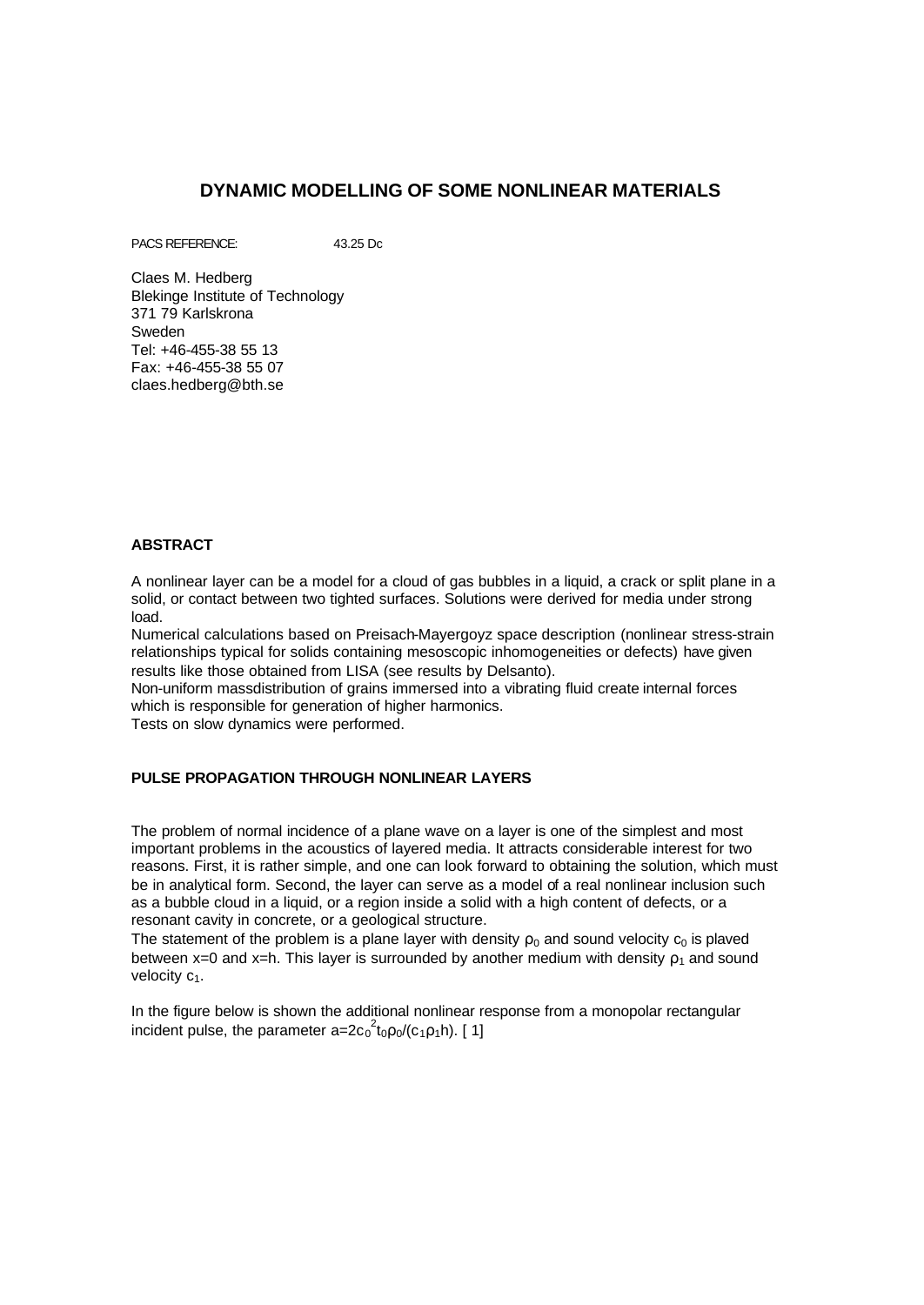

Additional nonlinear response from a nonlinear layer to a rectangular incident pulse. The parameter a is dependent on the ratio of pulse width over width of layer.

In next figure is shown the total (nonlinear) response from an incident negative δ-pulse, the parameter a= $2c_0^2$ t<sub>0</sub>p<sub>0</sub>/(c<sub>1</sub>p<sub>1</sub>h) (the same as above). In this case the nonlinear dependence between density and pressure is  $p(p) = p^*/{c_0}^2 \ln(1+p/p^*)$ . It is seen that the normalized pressure p/p\* can not be less than  $-1$  which defines the value of p\*. This specific case has a analytical solution:  $p/p^* = [(1-\exp(-ap_0/p^*))\exp(-at/t_0)]/[1-(1-\exp(-ap_0/p^*))\exp(-at/t_0)]$ .



Strong nonlinear response from a nonlinear layer to a short rarefaction pulse in form of a negative 8-function. The maximum negative pressure that can be applied to the material is  $p^{\star}$ . The parameter  $a$  is depending on the length of the pulse divided by the width of the nonlinear layer, a~cntn/h.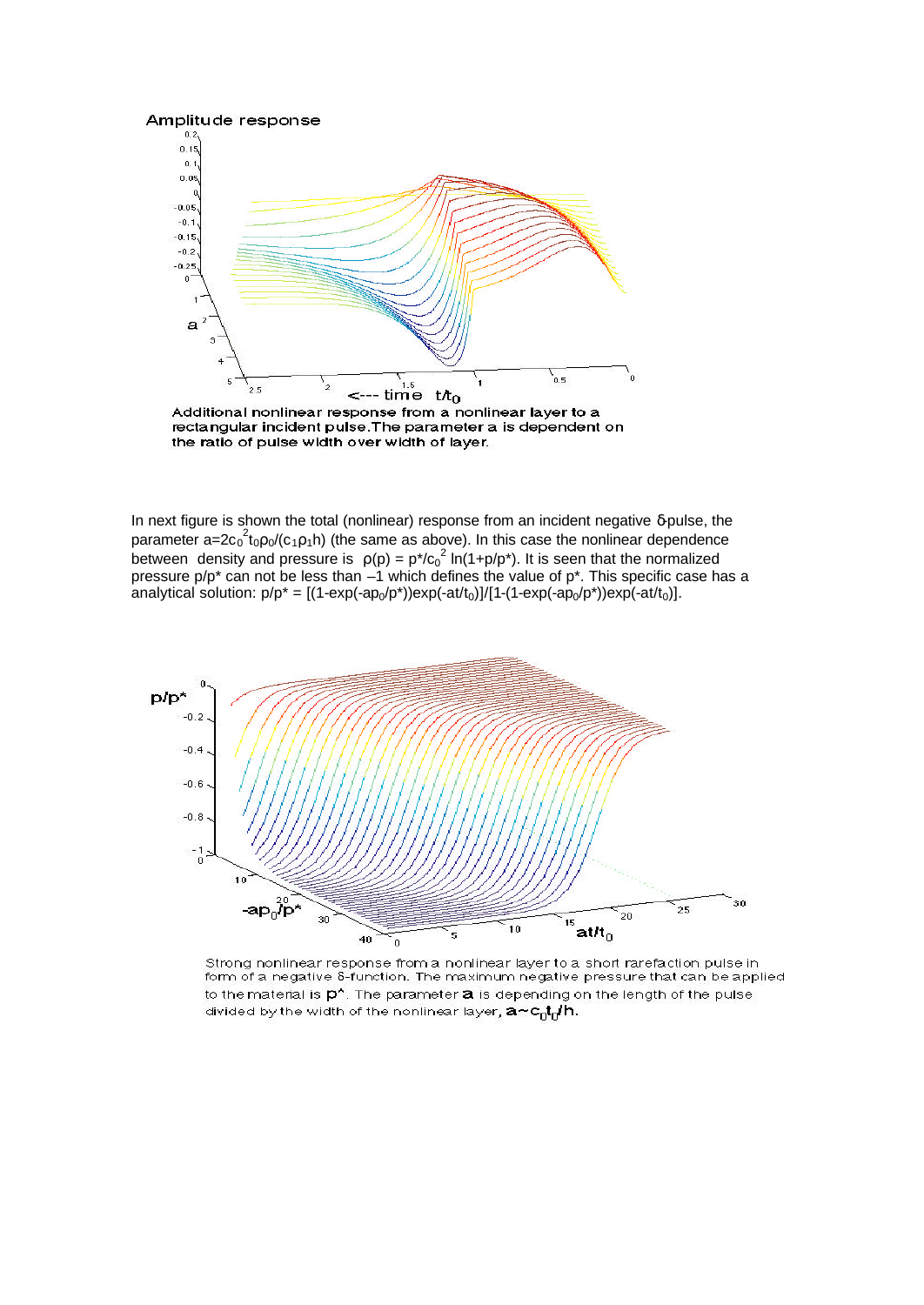#### **NUMERICAL MODELLING OF MESOSCOPIC INHOMOGENEOUS MATERIALS**

The P-M space phenomenological model [2], describes an assemblage of elastically elements called hysteretic mesoscopic units (HMU) correspond to the elastic bond system in NME materials. The elastic behaviour of these units are compared to atomic elasticity, very complex and difficult to explain. But P-M space describes an assembly containing many units and therefore some simplification can be done about the behaviour of these units. The element will close and open at different lengths depending on if stress is decreasing or increasing. Comparing the stresses when the element is loaded and unloaded in a graph, one gets the P-M space graph.

The structure in a material can be considered in different levels. For instance there is an atomic structure and a crystal structure. To calculate the mechanical behaviour of a material is extremely time consuming when considering such small scales as the atomic structure level. The size of the calculation would be enormous and there would also be problems with the definition of several different forces that acts on the atomic structure.

But there is also a structure considering the grains in the material, which is called mesoscopic. These grains in the material are defined by the arrangement of the atoms. The atomic arrangement will be exactly the same in one specific grain. But the orientation of the atoms in adjoining grains is different.

Because of the difference of the behaviour between the grain and the grain boundary it is of interest to control the size and the density of the grains. Change these parameters and you get a different material property. Reducing the size of the grain there will be more grains and of course more boundary that obstructs the movement of a dislocation. Which leads to an increasing strength of the material.

To be able to calculate the wave propagation in a NME material it is necessary to make some assumptions considering the behaviour of the grains. They are: the Young's modulus is constant for all the grains; deformations are only considered in one dimension, which means that the phenomena of lateral contraction will not be considered; all the grains have the same width; and all the grains are subjected to the same stress at the same time. [3]. The most complex part is to describe the bond system. Many factors influence the behaviour of the bond system and it is impossible to pay attention to every one of these factors. It would demand an enormous amount of computer capacity to be able to consider every influence on the grains [4]. Because of the small forces and the large amount of data that have to be considered, the internal forces and microstructure are assumed to not influence the behaviour of the bond system. The external conditions are also considered to not change the behaviour. The model is based on the macrostructure and the bond system will be influenced from forces that act in a macrostructure. To be able to explain the behaviour of a material one have to explain, or in some way determine, the relationship between external forces and the internal behaviour of the material. The most common and satisfying way of explaining the behaviour of a material is to consider the relation between stress and strain. As has been mentioned previously the grains will be modelled as perfectly elastic springs, which means that the nonlinear mesoscopic elastic behaviour of the model will be introduced in the model through the bond system.



*Figure 1. How the length of interstice i depends on the traction force F.*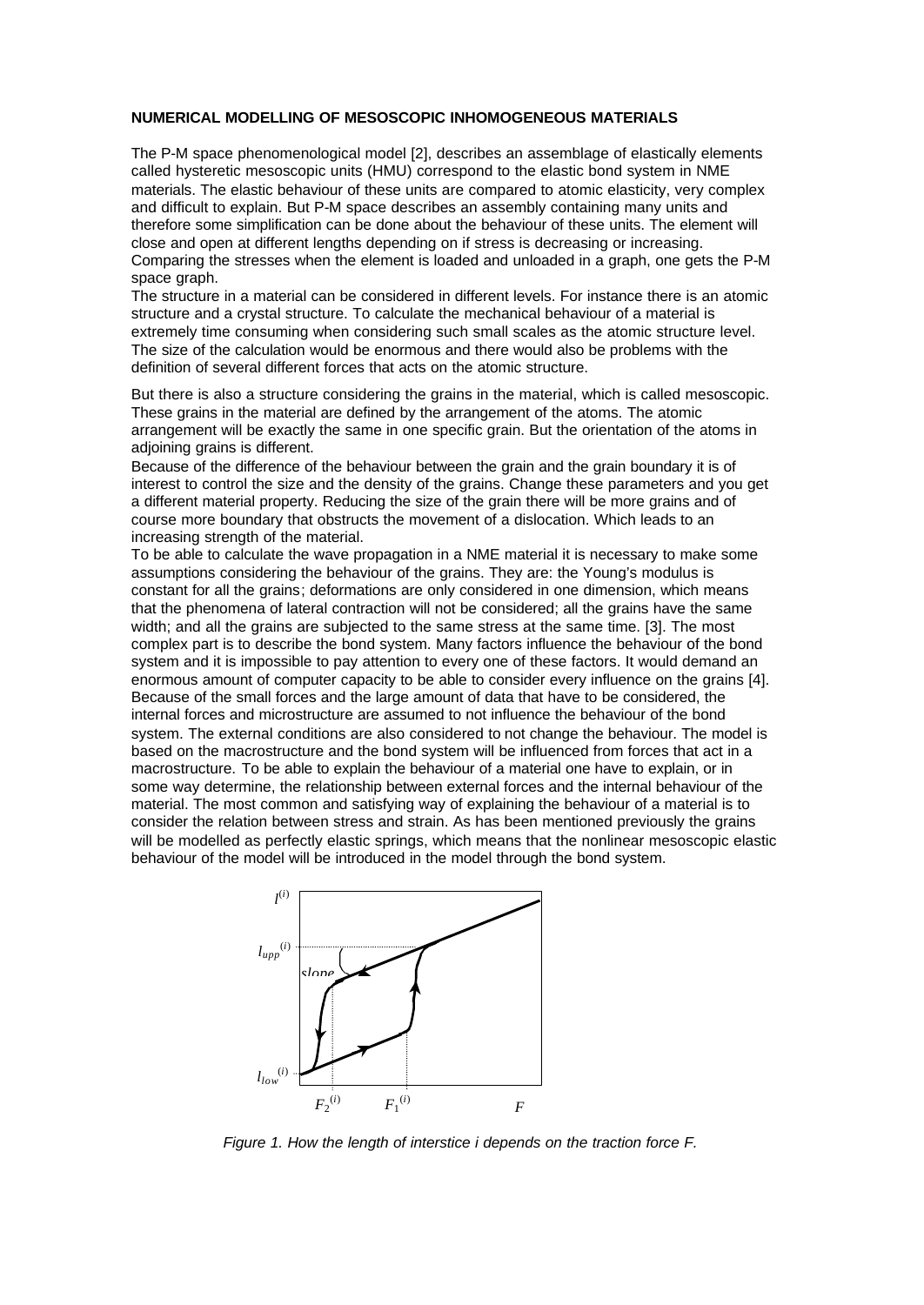The rod is first discretized as into a large number of tiny segments or masses whit length  $\Delta I =$  $(L-l<sub>int</sub>)/n$  where  $l<sub>int</sub>$  is the length of the interstices when the rod is unloaded and n is the number of segments the rod is discretized into. The segments are then divided into grains consisting of one or more segments. A PM-space model can be seen in figure 2. [3]



In the stress/strain graph the stress is calculated as  $s = F/A_{rod}$ , where  $A_{rod}$  is the area of the rod. In Figure 3 left has been used different slopes of the interstices.



*Figure 3. Stress-strain relation using different slopes of the interstices (left) and for different opening and closing lengths of the interstices (right).*

In figure 3 right different elongations (*lmax* - *lmin*) of the interstices has been used. It shows that as the elongation of the interstice gets higher the nonlinearity gets higher. These results are very similar to the results obtianed by Delsanto with the LISA software. [5]

### **NONLINEAR DYNAMICS OF GRAINS IN A LIQUID-SATURATED SOIL**

Known models with huge nonlinear response of grainy media are based on nonlinear stressstrain relationships typical for solids containing mesoscopic inhomogeneities or defects in their structure. Such nonlinear behaviour is well-defined at significant local deformation caused by high applied load, even if the load does not vary in time. However, there exist a different type of nonlinearity which manifests itself due to inertial forces between grains. Such forces appear in a moving noninertial frame of reference, in particular, if a small system of interacting particles is placed into a vibrating fluid. High spatial gradients of internal forces are determined by the nonuniform distribution of mass. These gradients varying in time can excite the internal degrees of freedom. So, even at harmonic vibration of the fluid caused by sound, the nonlinear internal dynamics can be responsible for generation of higher harmonics.

A model of grainy medium is developed as an example of nonlinearity of inertial type. The model deals with an ensemble of grains immersed into vibrating fluid. The inertial attractive forces have hydrodynamic origin, and the repulsive forces are caused by deformation of colliding grains.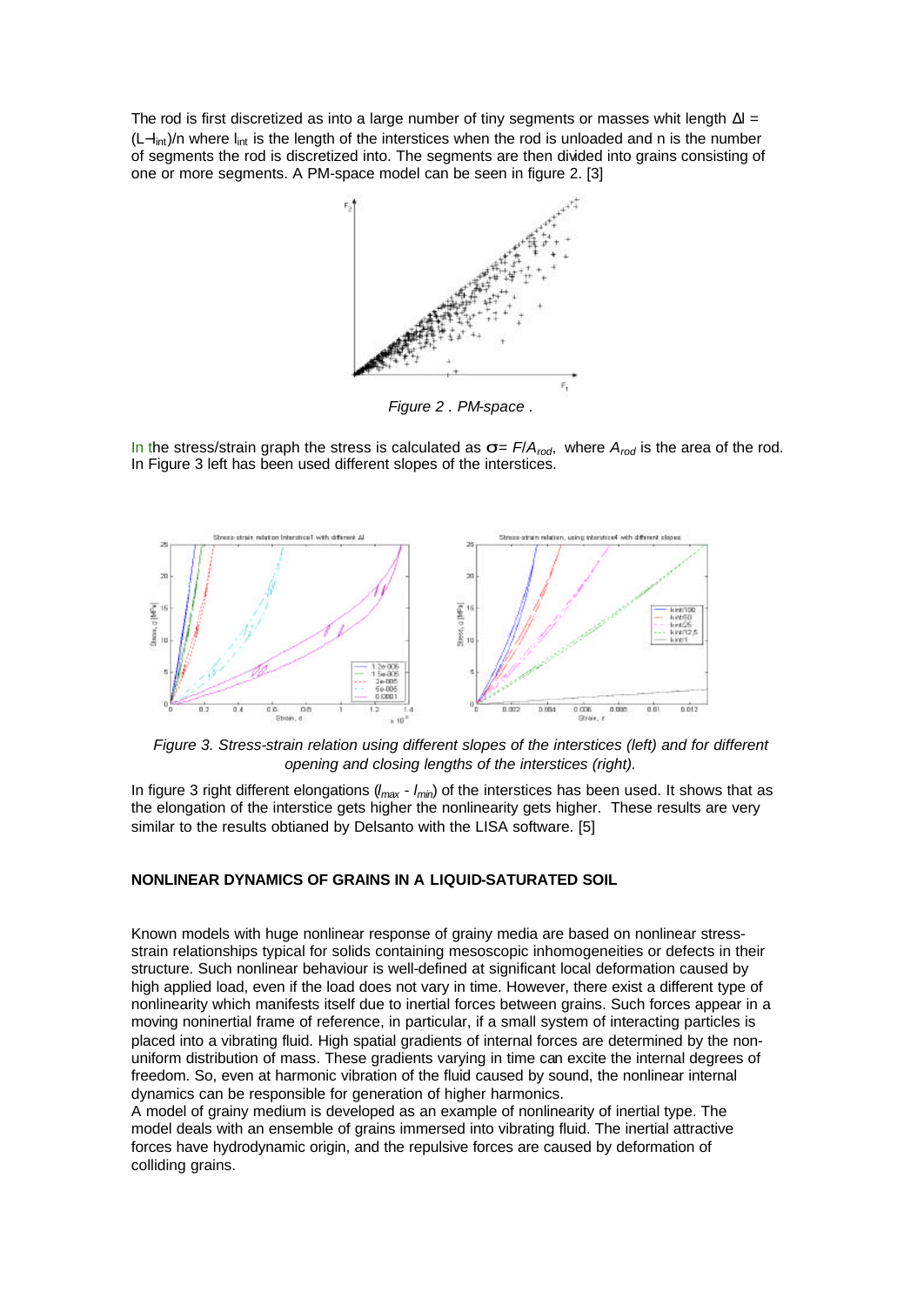

*Figure 4. Two colliding grains in a fluid-saturated medium.*

Several interesting phenomena were observed at the computer modelling of this nonlinear dynamic model, including a huge higher harmonics generation. For some magnitudes of parameters, the effect of appearence of low-frequency vibration is well-pronounced (Figure 5). It is interesting that these low frequencies do not depend on the frequency of acoustic wave. This regime is accompanied by stochastic oscillations caused by random collisions of particles having unpredictable velocities. These results are shown in the following figures containing temporal behaviour of model (the process of the development of forced highly nonlinear vibrations), as well as the corresponding spectral distribution.







0 50 100 150 200 250

## **EXPERIMENTS ON NONLINEAR NONDESTRUCTIVE TESTING**

By using a Nonlinear Wave Slope Amplifier method the time signal response from samples can be used to indicate the nonlinearity in the materials connected with the presence of cracks. Below in Figure 6 is shown how the difference between an undamaged material on top differs markedly from the response from the damaged one below.



0

*Figure 6. The huge difference between the nonlinear response of an undamaged (top) and a damaged (bottom) metallic ring.*